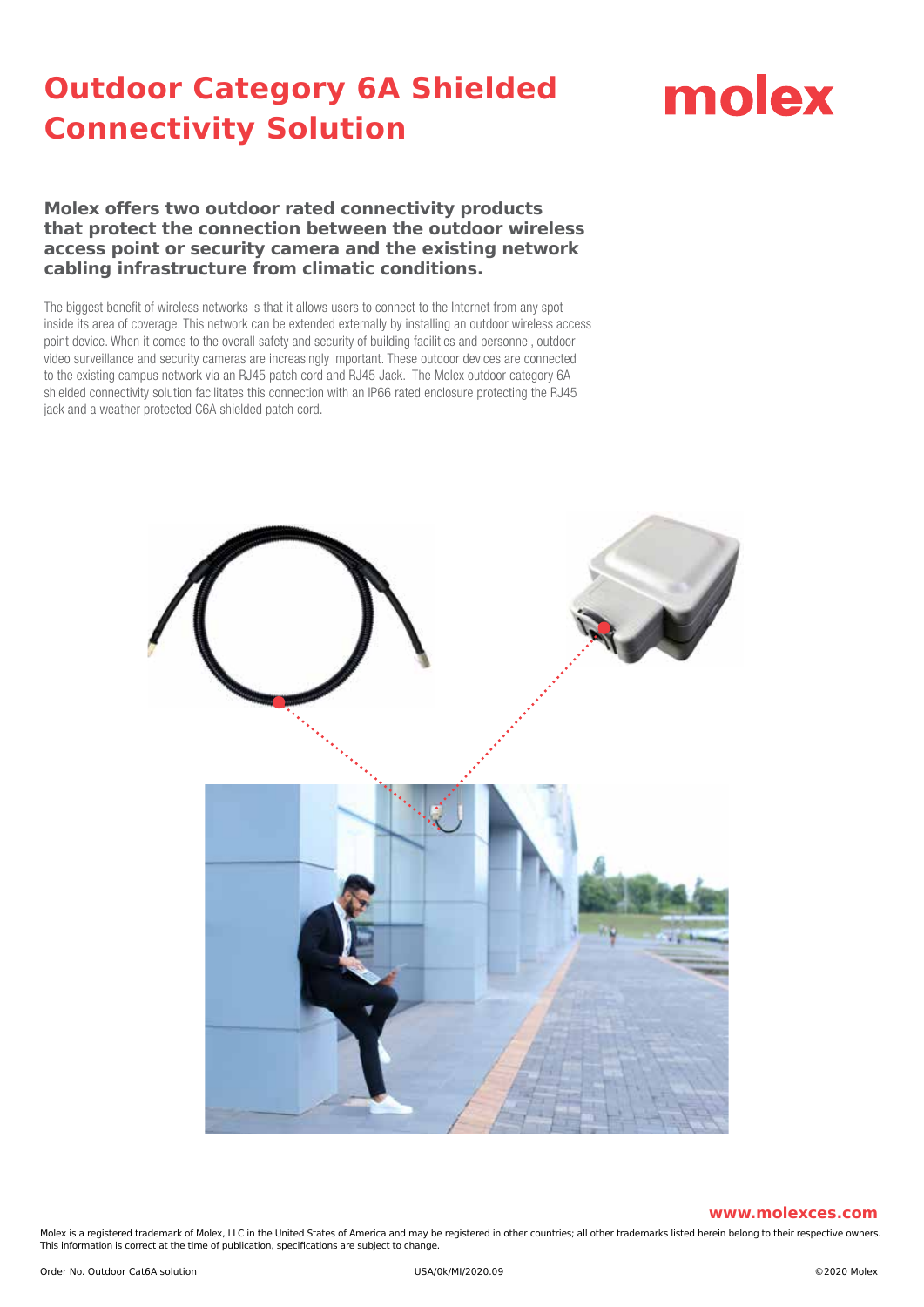# molex

#### OUTDOOR CATEGORY 6A SHIELDED PATCH CORD

Molex Category 6A patch cords are designed to support high-speed 10GBASE-T networks and are backward compatible with 10/100/1000BASE-T networks. Manufactured from high quality four pair 26AWG stranded copper wire, each pair is shielded in aluminium/mylar foil and enclosed in a LS0H sheath. The cable is terminated with Molex high performance Category 6A shielded RJ45 plugs. This highperformance assembly is enclosed in a UV stabilized, flexible polyamide covering, protecting the patch cord against mechanical shock, water and dust ingress and capable of withstanding an operating temperature of -20ºC to +60ºC or -4ºF to 140ºF.



10Gb/s performance when installed as a complete Molex C6A shielded system

UV stabilized, water and dust ingress protected, flexible conduit covering

RoHS compliant

Note: Outdoor WAP and security camera devices include ethernet/patch cord cable weather protection fittings/glands, which vary depending on the manufacturers' designs. Molex does not quarantee that its outdoor C6A patch cord is compatible with all types of outdoor WAPs and security cameras ethernet/patch cord cable weather protection fittings. Check the dimensions of the device's fitting/gland before installation.



#### OUTDOOR CATEGORY 6A SHIELDED PATCH CORD OUTER DIAMETER

#### **www.molexces.com**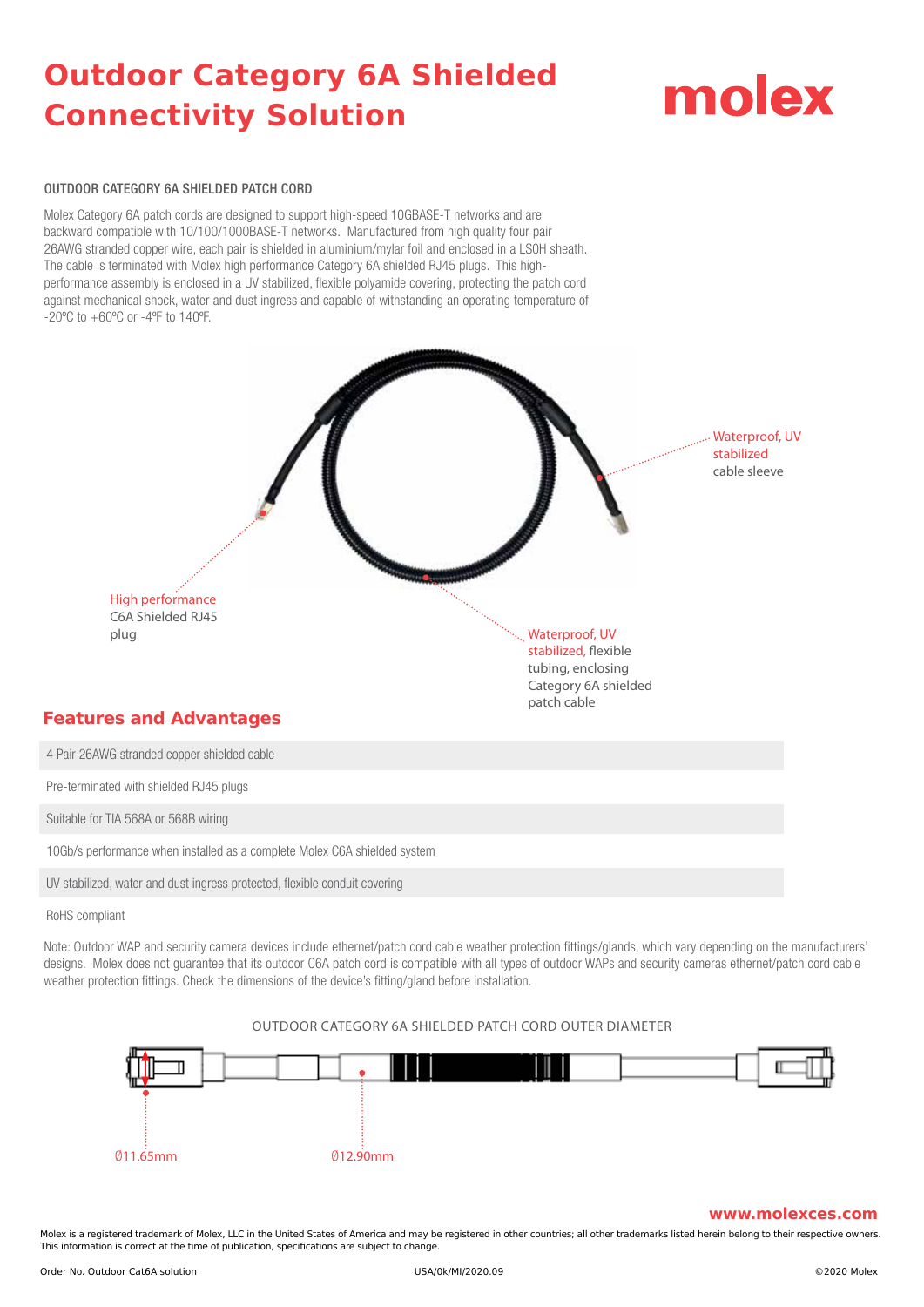# molex

#### EUROMOD IP66 2 PORT RJ45 ENCLOSURE UNLOADED

The Euromod IP66 two port RJ45 Enclosure protects the Euromod DataGate Jack terminations from impact damage, dust and pressured jets of water. The product features a fixed gasket around the rear backbox/ mounting box and a further gel seal and gasket enclosing the RJ45 jacks and patch cord connections under the hinged cover, ensuring robust protection against the outdoor environment.

The product is designed to house the RJ45 jacks needed for the connection of outdoor WAP or security camera devices to the network. The enclosure accepts two Euromod 25 x 50mm Molex DataGate modules, supplied separately. Contact Molex Regional Technicak Solutions for installation guidance.



### **Features and Advantages**

Ingress Protection Rating 66

Enclosure manufactured from UV resistant polycarbonate which does not crack and provides strong impact protection

Fixed gaskets protect the rear cable connections from dust and water ingress

Durable gel seal protects patch cord and jack connections from weather damage

Accepts two RJ45 Euromod 25 x 50mm modules (supplied separately)

Easy installation

RoHS compliant

#### **www.molexces.com**